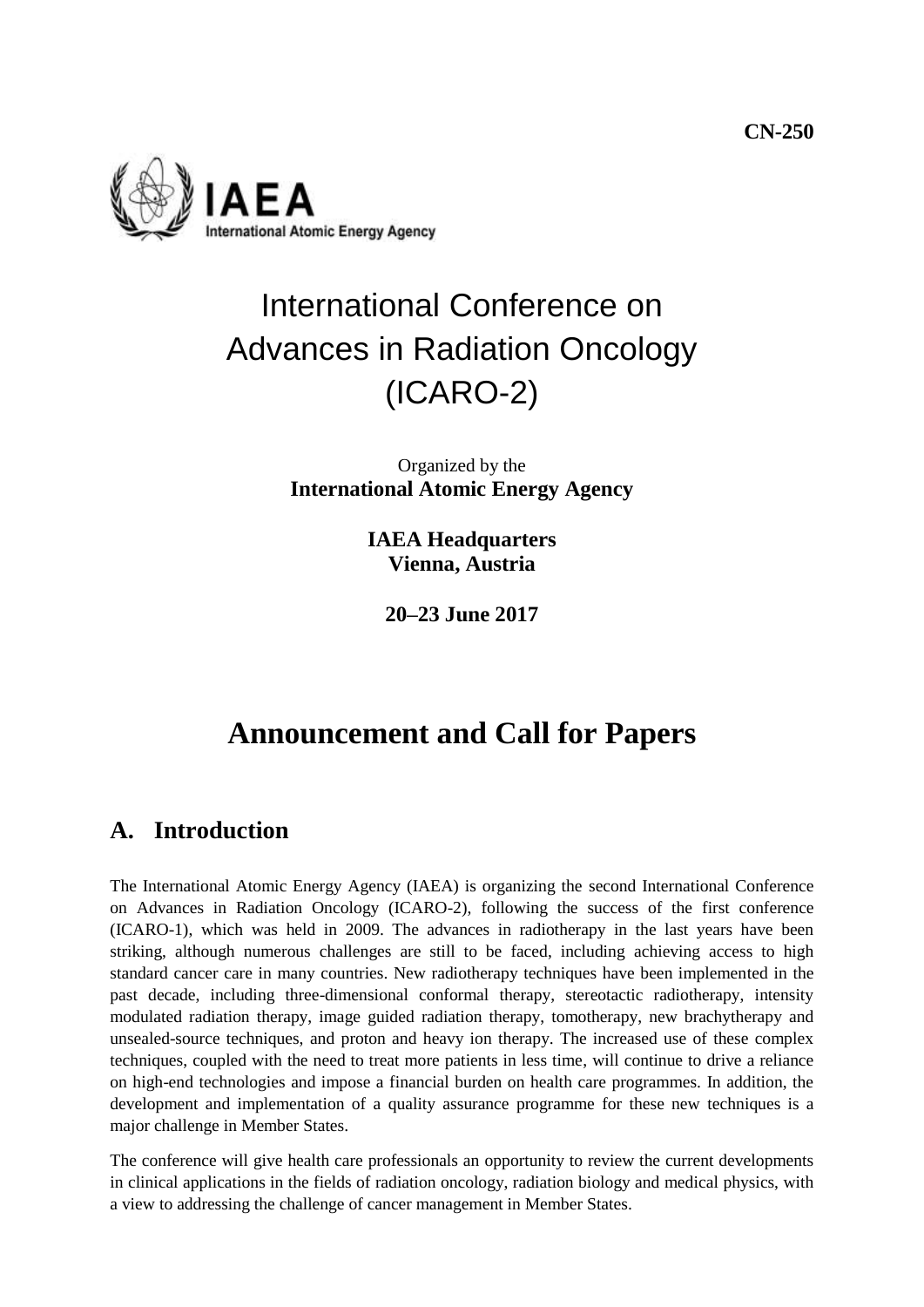It will also critically examine the pivotal role of emerging radiotherapy techniques in tackling the health challenges common to many Member States.

An appropriate number of accredited continuing medical education (CME) credits will be awarded to participants.

### **B. Objectives**

The conference is aimed at defining the current role and future potential of technological, medical physics and molecular/biological innovations for their incorporation into routine clinical practice in radiation oncology. It will also provide a forum where advances in technology, best practices and quality assurance methodologies can be disseminated and scientific knowledge exchanged. The conference will have the following specific objectives:

- To review the current role and future potential of technological, medical physics and molecular/biological innovations for clinical use in radiation oncology
- To explore the applications of improved imaging tools in treatment planning
- To review the current status of evidence based recommendations for the treatment of common cancers
- To review the latest developments in medical dosimetry and dose auditing procedures for new radiotherapy techniques
- To review the current status of comprehensive audits in radiotherapy
- To review resource sparing approaches in clinical radiotherapy practice
- To exchange information on the current advances and implementation challenges in the field among leading experts
- <span id="page-1-0"></span>To define future challenges and directions in the clinical use of radiotherapy

# **C. Format and Topics**

The conference programme will include plenary and parallel sessions, poster sessions, round-table discussions, lunch forums and teaching lectures.

The **plenary sessions** will include topics of interest to all participants such as personalized medicine, recent technological, physical and clinical developments, quality assurance, challenges and solutions, and health care economics.

**Parallel sessions** will cover detailed developments and recent findings related to clinical and physical aspects of radiotherapy.

**Poster sessions** will be dedicated to discussion and interaction with colleagues.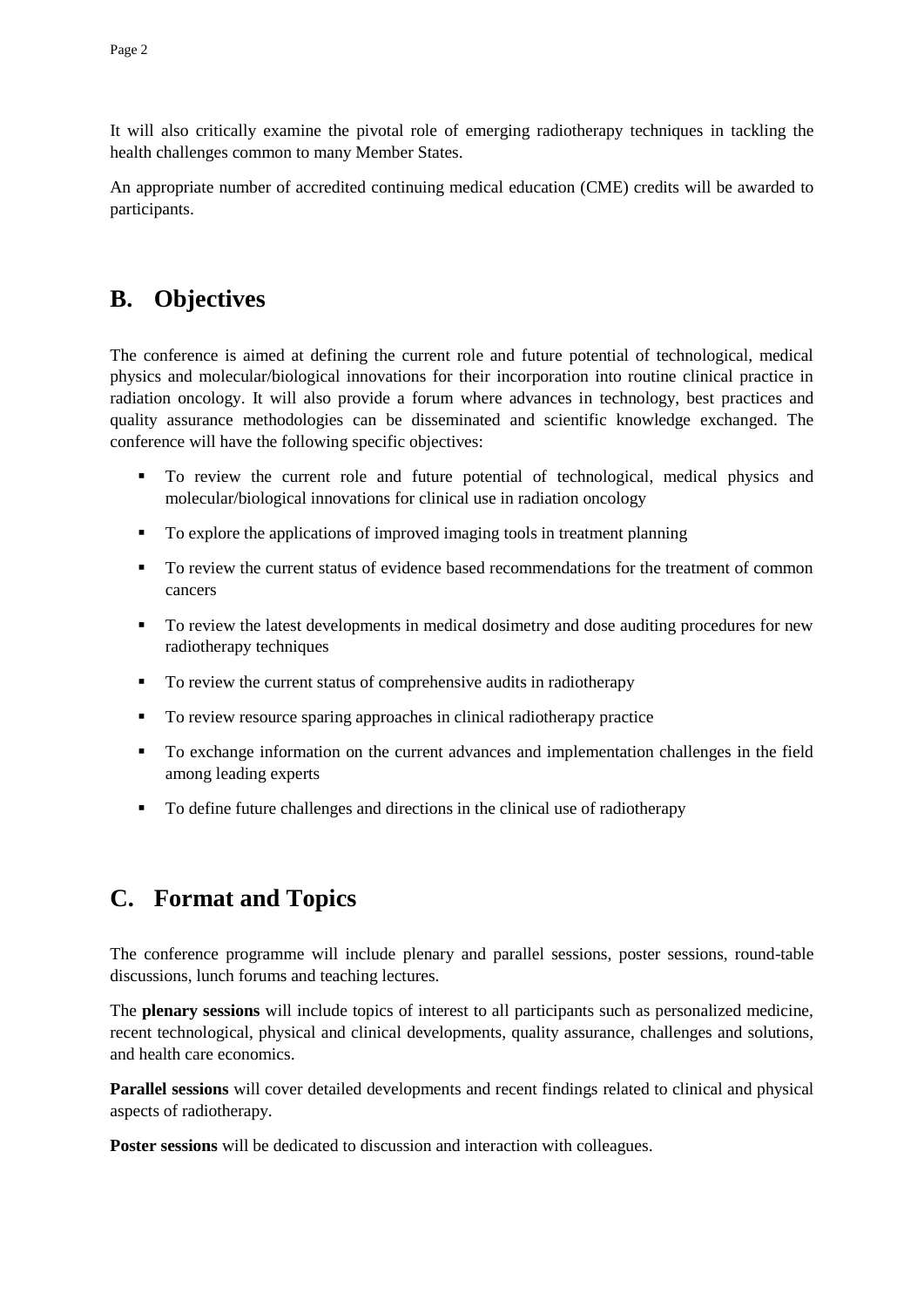**Round-table discussions** will address specific issues from different perspectives and **lunch forums** will review potential solutions to these issues such as telemedicine and transitioning to paperless radiotherapy departments.

The **teaching lectures** will provide an opportunity for continuous professional development for all participants.

The IAEA invites participants to provide high quality contributions on all aspects of radiotherapy. The topics to be addressed during the conference will be centred on technological as well as biological, medical physics and clinical advances, and should take into account real clinical settings in all Member States. Both academic and practice-based papers under the umbrella of the following topics will be considered:

- Technological advances and challenges
- Roadmap for setting up modern radiation oncology facilities
- New treatment and imaging techniques and clinical evidence
- Health economics in radiotherapy
- Developments in treatment planning
- Small field dosimetry
- Auditing procedures
- Personalized medicine
- Advances in the treatment of recurrent patients
- National cancer control strategies
- Developments in quality assurance and new approaches to quality management
- Safety in radiation therapy
- Intensity modulated radiotherapy, including arc-based approaches
- Telemedicine
- Radiobiology
- Combined therapies
- Paediatric radiotherapy
- Clinical research
- Applied brachytherapy
- Education and training of professionals

# **D. Target Audience**

This conference will offer an opportunity to review the latest technological, clinical and biological developments that are relevant to radiotherapy, and the main target audience therefore comprises:

• Radiation oncologists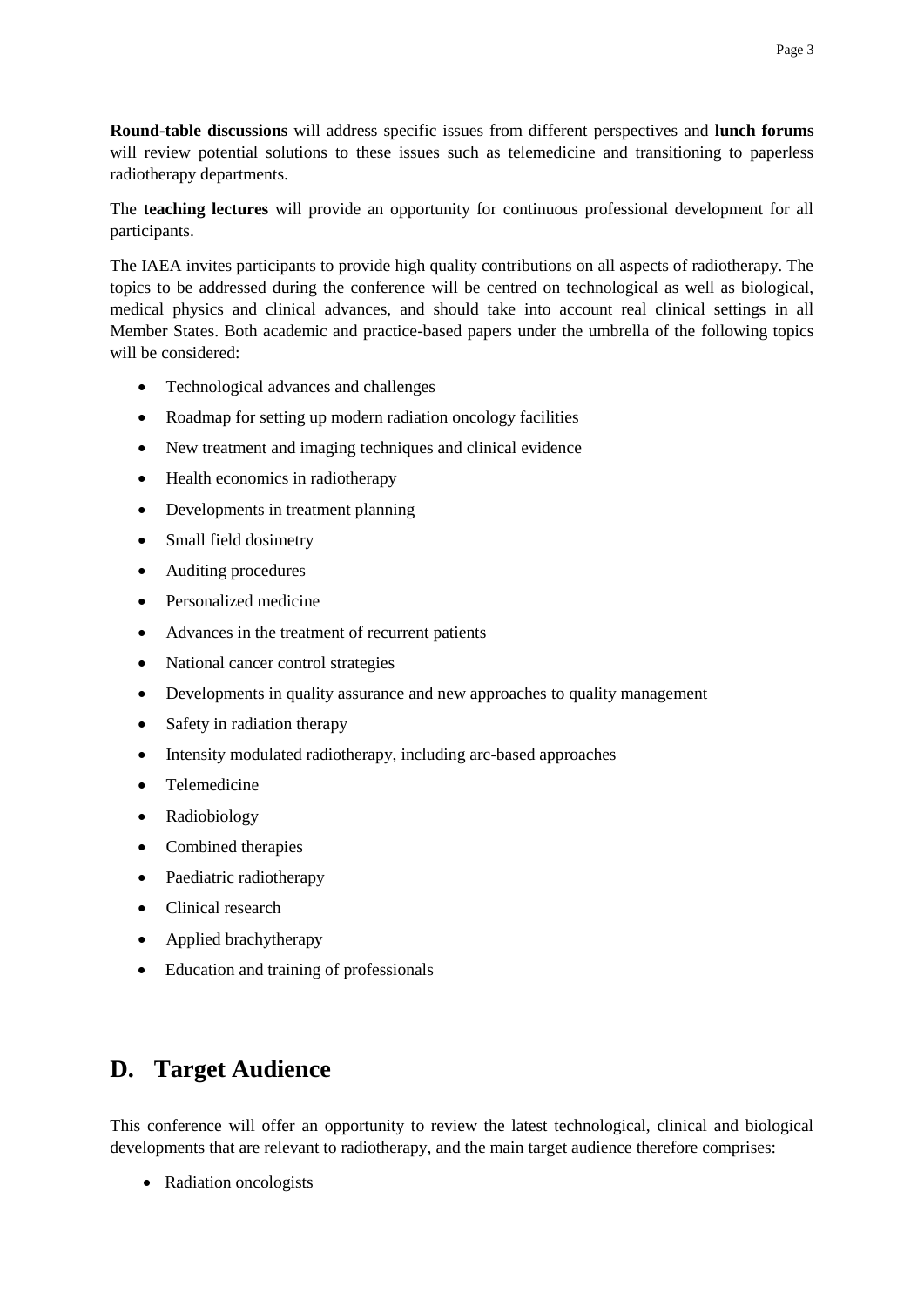- Radiobiologists
- Medical physicists
- Technologists

The conference would also be of interest to scientists, researchers and biomedical engineers working in the field of radiotherapy.

# **E. Expected Outcomes**

The conference will provide clinicians, scientists and other professionals with an overview of technological achievements in the field of advanced radiotherapy techniques and of their potential future therapeutic benefits, as well as with a summary of progress made in the molecular/biological modification of tumour and normal tissue responses, and of advances in medical physics. Also, the proceedings of the conference will document the impact of new technological and biological tools in current clinical practice and the likely future integration of the knowledge and tools in radiotherapy, preferably using clinical trials as a suitable matrix for providing robust data for future clinical implementation. A review of the effectiveness and limitations of the current quality assurance programmes will be completed and new innovative processes will be disseminated.

# **F. Papers**

Contributions on the topics listed in Section [C](#page-1-0) above are welcome as oral or poster presentations. All papers submitted — other than invited keynote papers — must present original work and should not have been published elsewhere. Poster sessions will be used to promote greater interactions among conference participants. A Book of Synopses of the accepted contributions will be distributed to all participants at the opening of the conference.

#### **F.1. Submission of Synopses**

Synopses (up to two printed A4 pages, including not more than one figure, graph or table, no references) must be uploaded to the conference's web browser-based file submission system (IAEA-INDICO) which will be available on the conference web page (see Section [P\)](#page-7-0) from **1 July to 31 October 2016**. No other submission route will be accepted. Specifications for the layout will be available on IAEA-INDICO.

In addition, all participants must submit the following two forms to their appropriate governmental authority (see Section [G\)](#page-4-0) for transmission to the IAEA. These forms must be received by the IAEA no later than **31 October 2016**.

- Participation Form (Form A)
- Form for Submission of a Paper (Form B)

**IMPORTANT:** The uploaded synopses will be considered by the Programme Committee only if these two forms have been received by the IAEA through the established official channels (see Section [G\)](#page-4-0).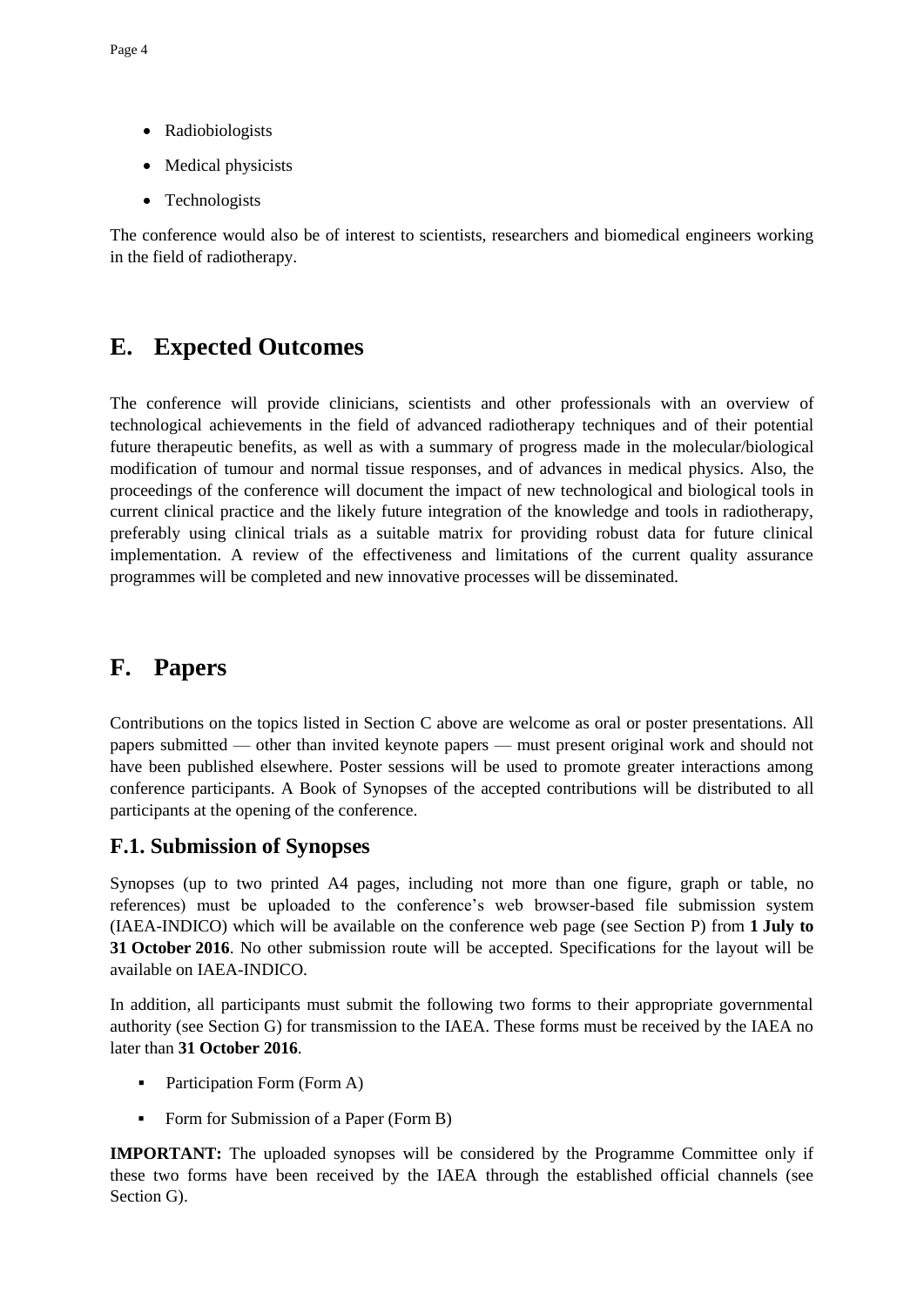#### **F.2. Acceptance of Synopses**

Authors will be informed by **16 January 2017** as to whether their synopses have been accepted for inclusion in the Book of Synopses and, as appropriate, for ultimate presentation in an oral or a poster session and will receive further guidelines. The IAEA, however, reserves the right to refuse the presentation or publication of any submission that does not meet expectations based on the information given in the synopses.

**IMPORTANT:** The system for electronic submission of papers, IAEA-INDICO, is the sole mechanism for submission of the synopses. Authors are encouraged to submit the synopses as early as possible.

#### <span id="page-4-0"></span>**G. Participation and Registration**

All persons wishing to participate in the conference are requested to register **online in advance** through the conference web page (see Section [P\)](#page-7-0). **In addition**, they must send a completed

- o Participation Form (Form A),
- o Form for Submission of a Paper (Form B) (if applicable), and
- o Grant Application Form (Form C) (if applicable),

as soon as possible to a competent official authority:

- o Ministry of Foreign Affairs,
- o Permanent Mission to the IAEA, or
- o National Atomic Energy Authority,

or to one of the organizations invited to participate for subsequent transmission to the IAEA, via email to: [Official.Mail@iaea.org.](mailto:Official.Mail@iaea.org)

A participant will be accepted only if the Participation Form is transmitted through the Government of a Member State of the IAEA or by an organization invited to participate.

Participants whose official designations have been received by the IAEA will receive further information on the conference at least three months before the start of the conference. This information will also be made available on the conference web page (see Section [P\)](#page-7-0).

### **H. Expenditures and Grants**

No registration fee will be charged to participants.

The IAEA is generally not in a position to bear the travel and other costs of participants in the conference. The IAEA has, however, limited funds at its disposal to help meet the cost of attendance of certain participants. Such assistance may be offered upon specific request to normally one participant per country provided that, in the IAEA's view, the participant on whose behalf assistance is requested will make an important contribution to the conference. If governments wish to apply for a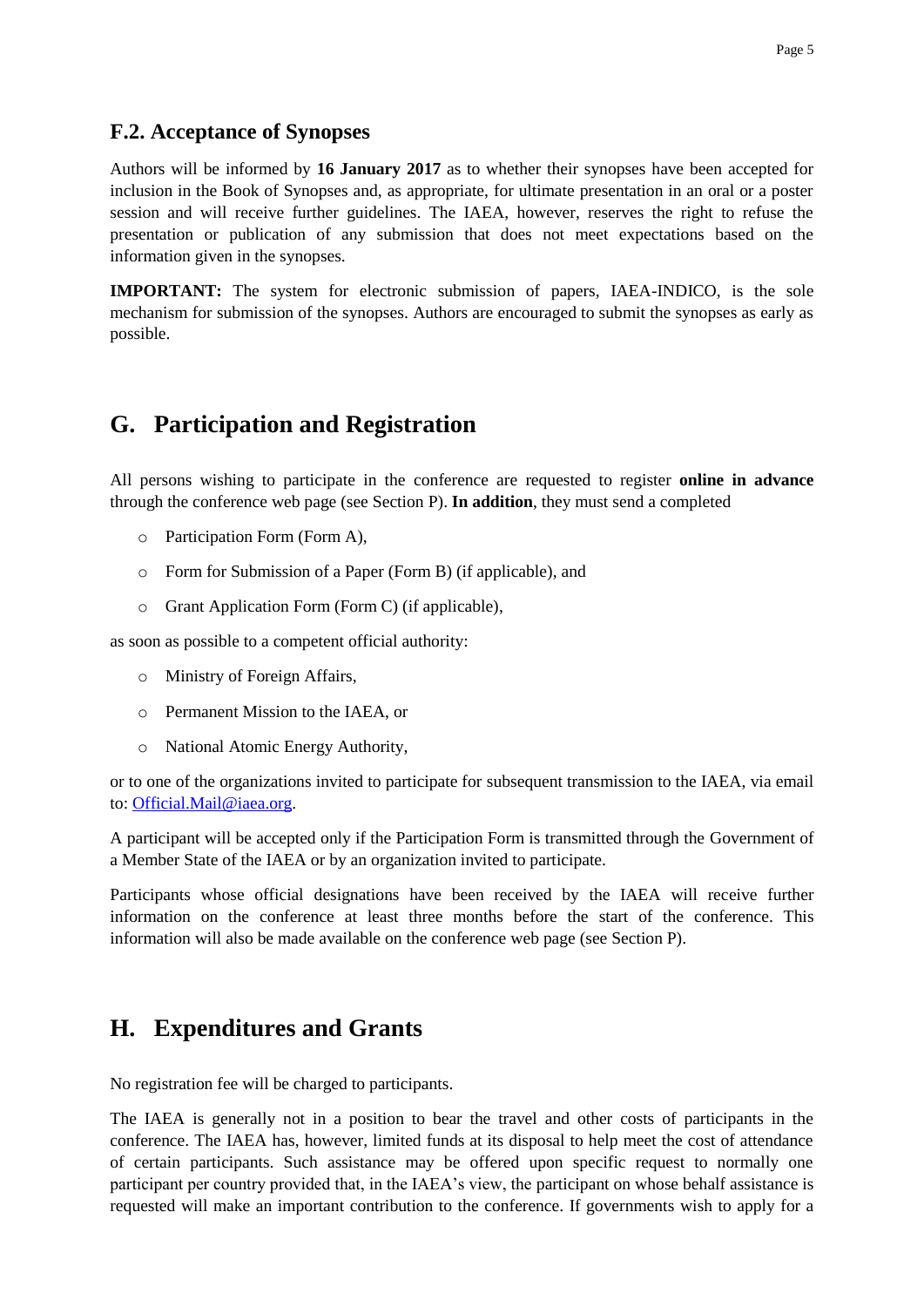grant on behalf of one of their participants, they should address specific requests to the IAEA to this effect. Governments should ensure that applications for grants are:

- 1. Submitted by **31 October 2016;**
- 2. Accompanied by a duly completed Grant Application Form (Form C) signed and stamped by the Ministry of Foreign Affairs or the National Atomic Energy Authority;
- 3. Accompanied by a completed Participation Form (Form A).

Applications that do not comply with the above conditions cannot be considered.

Approved grants will be issued in the form of a lump sum payment that usually covers **only part of the cost of attendance**.

### **I. Distribution of Documents**

A preliminary programme of the conference will be made available on the conference web page (see Section [P\)](#page-7-0) before the start of the conference. The final programme and the Book of Synopses (in electronic form) will be available free of charge upon registration at the conference.

### **J. Exhibitions**

A limited amount of space will be available for commercial vendors' displays/exhibits during the conference. Interested parties should contact the Scientific Secretariat by email: [icaro2@iaea.org](mailto:icaro2@iaea.org) by **30 June 2016**.

# **K. Working Language**

The working language of the conference will be English.

### **L. Venue and Accommodation**

The conference will be held at the IAEA's Headquarters in Vienna, Austria. Participants must make their own travel and accommodation arrangements. Hotels which are offering a reduced rate for conference participants will be listed on the conference web page (see Section [P\)](#page-7-0). Please note that the IAEA is not in a position to assist participants with hotel bookings, nor can the IAEA assume responsibility for paying cancellation fees or for re-bookings and no shows.

Detailed information on accommodation and other administrative details will be made available on the conference web page as soon as possible.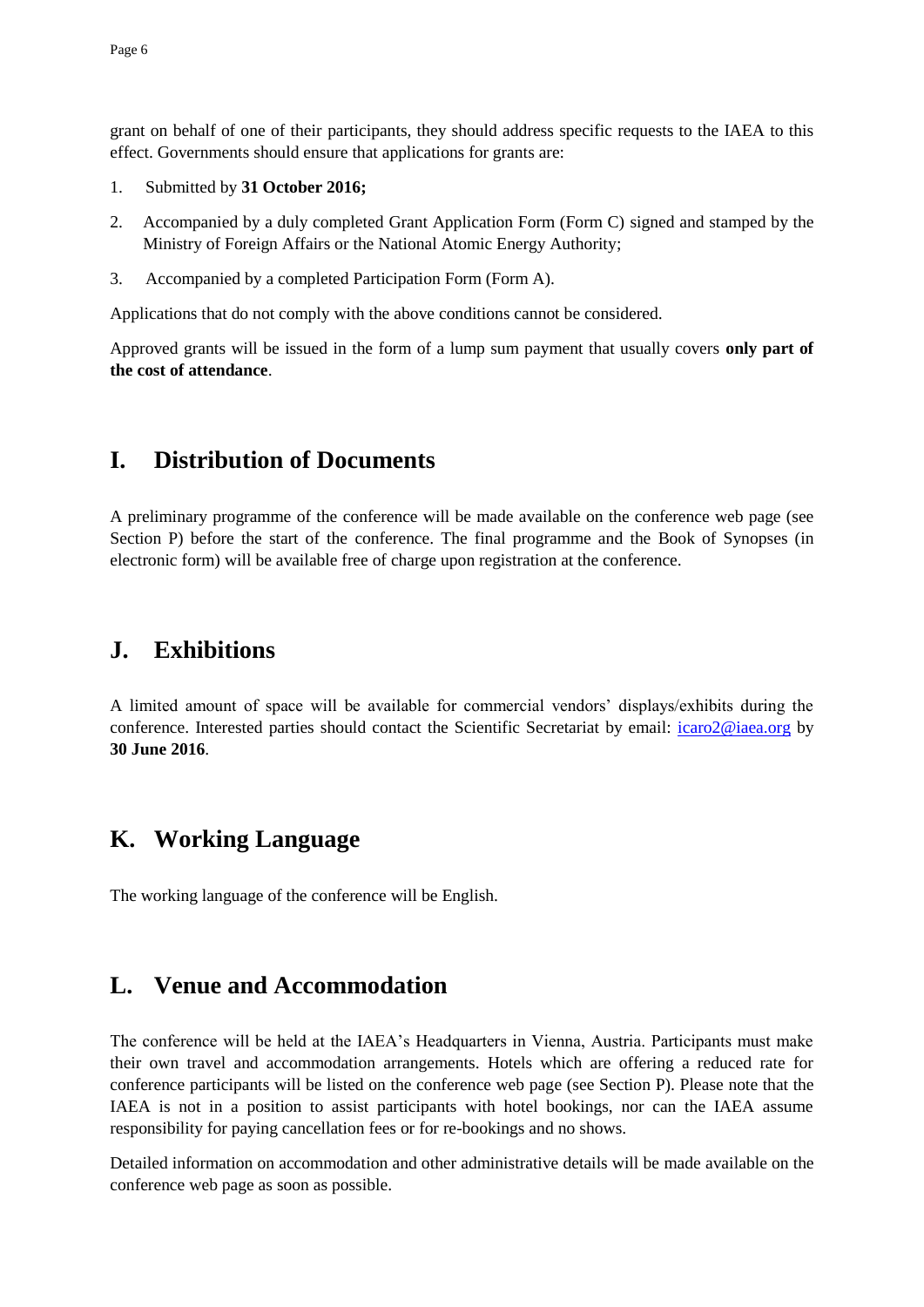#### **M. Visas**

Designated participants who require a visa to enter Austria should submit the necessary application to the nearest diplomatic or consular representative of Austria at least eight weeks before they travel to Austria. Designated participants will be required to submit a letter of invitation in support of their visa application.

#### **N. Key Deadlines**

| Electronic submission of extended synopsis, including submission of  |                        |
|----------------------------------------------------------------------|------------------------|
| Forms A and B through official channels:                             | 31 October 2016        |
| Submission of Grant Application Form (Form C) and Participation Form |                        |
| (Form A) through official channels:                                  | 31 October 2016        |
| Notification of acceptance of paper:                                 | <b>15 January 2017</b> |
| Registration only (no paper submission, no grant request)            | open until conference  |

### **O. Conference Secretariat**

#### **General postal address and contact details of the IAEA:**

International Atomic Energy Agency Vienna International Centre PO Box 100 1400 VIENNA AUSTRIA Ref.: IAEA-CN-250 Tel.: +43 1 2600 0 Fax: +43 1 2600 7 Email: [Official.Mail@iaea.org](mailto:Official.Mail@iaea.org)

#### **Scientific Secretaries:**

**Mr Eduardo Zubizarreta** Applied Radiation Biology and Radiotherapy Section Division of Human Health Department of Nuclear Sciences and Applications Tel.: +43 1 2600 21669